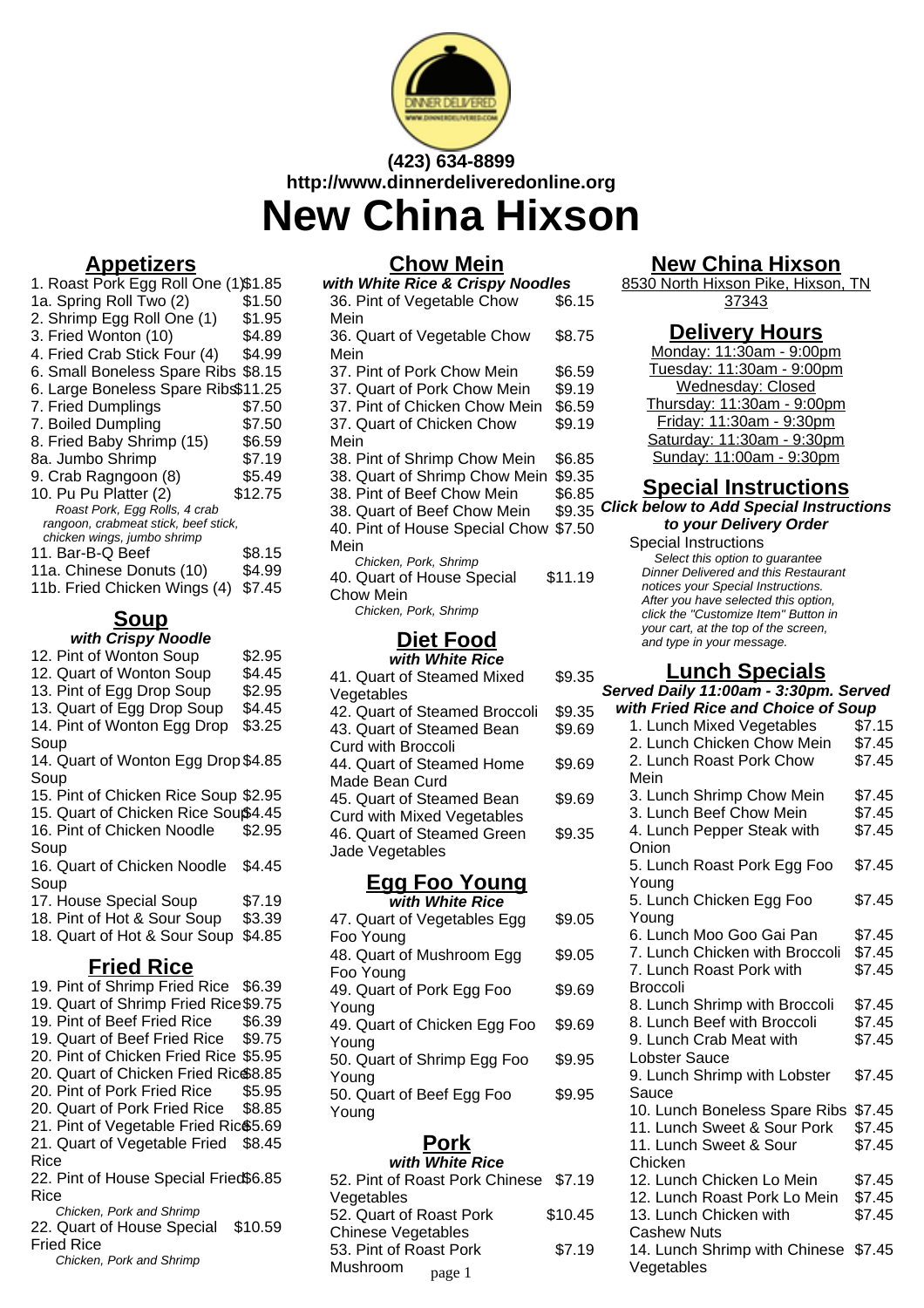#### **Sweet & Sour with White Rice**

| WILLI WILLIE RICE                    |         |
|--------------------------------------|---------|
| 24. Pint of Sweet & Sour             | \$6.95  |
| Chicken                              |         |
| 24. Quart of Sweet & Sour            | \$10.25 |
| Chicken                              |         |
| 25. Pint of Sweet & Sour Pork \$6.95 |         |
| 25. Quart of Sweet & Sour Port 0.25  |         |
| 26. Quart of Sweet & Sour \$11.85    |         |
| Shrimp                               |         |
| 27. Quart of Sweet & Sour            | \$11.39 |
| Triple                               |         |
|                                      |         |

## **Moo Shu**

| with White Rice & 5 Pcs. Pancakes |         |  |
|-----------------------------------|---------|--|
| 28. Moo Shu Vegetables            | \$10.59 |  |
| 29. Moo Shu Pork                  | \$11.39 |  |
| 29. Moo Shu Chicken               | \$11.39 |  |
| 30. Mu Shu Shrimp                 | \$12.19 |  |
| 30. Mu Shu Beef                   | \$12.19 |  |

## **Lo Mein**

**Soft Noodles** 31. Pint of Vegetable Lo Mein \$6.19 32. Quart of Vegetable Lo Mein\$8.75 32. Pint of Roast Pork Lo Mein\$6.69 32. Quart of Roast Pork Lo Mein \$9.39 32. Pint of Chicken Lo Mein \$6.69 32. Quart of Chicken Lo Mein \$9.39 33. Pint of Shrimp Lo Mein \$7.19 33. Quart of Shirmp Lo Mein \$9.99 33. Pint of Beef Lo Mein \$7.19 33. Quart of Beef Lo Mein \$9.99 35. Pint of House Special Lo Mein \$7.25 Chicken, Pork, Shrimp 35. Quart of House Special Lo \$11.45 Mein Chicken, Pork, Shrimp

### **Combination Suggestions**

| <b>Served with Fried Roast and Pork Egg</b> |        |  |
|---------------------------------------------|--------|--|
| Roll                                        |        |  |
| Combo 1. Roast Pork Chow                    | \$9.49 |  |
| Mein                                        |        |  |
| Combo 1. Chicken Chow Mein \$9.49           |        |  |
| Combo 2. Shrimp Chow Mein \$9.49            |        |  |
| Combo 2. Beef Chow Mein                     | \$9.49 |  |
| Combo 3. Pepper Steak with \$9.49           |        |  |
| Onion                                       |        |  |
| Combo 3. Chicken with Onion \$9.49          |        |  |
| Combo 4. Roast Pork Egg Foo\$9.49           |        |  |
| Young                                       |        |  |
| Combo 4. Chicken Egg Foo                    | \$9.49 |  |
| Young                                       |        |  |
| Combo 5. Beef with Broccoli                 | \$9.49 |  |
| Combo 5. Shrimp with Broccoli\$9.49         |        |  |
| Combo 6. Roast Pork with                    | \$9.49 |  |
| Broccoli                                    |        |  |
| Combo 6. Chicken with Brocco\$9.49          |        |  |
| Combo 7. Sweet & Sour Pork \$9.49           |        |  |
| Combo 7. Sweet & Sour                       | \$9.49 |  |
| Chicken                                     |        |  |
| Combo 8. Shrimp with Lobster \$9.49         |        |  |
| Sauce                                       |        |  |
| Combo 9. Chicken with Mixed \$9.49          |        |  |
| Vegetables                                  |        |  |
| Combo 10. Chicken with                      | \$9.49 |  |
| <b>Cashew Nuts</b>                          |        |  |
| Combo 11. Moo Goo Gai Pan \$9.49            |        |  |
|                                             |        |  |

| 53. Quart of Roast Pork                                      | \$10.45 |
|--------------------------------------------------------------|---------|
| Mushroom<br>54. Pint of Roast Pork with                      | \$7.19  |
| <b>Broccoli</b><br>54.Quart of Roast Pork with               | \$10.45 |
| Broccoli                                                     |         |
| 55. Pint of Roast Pork with                                  | \$7.45  |
| Snow Peas                                                    |         |
| 55. Quart of Roast Pork with<br>Snow Peas                    | \$10.95 |
| 56. Pint of Roast Pork with                                  | \$7.45  |
| <b>Black Bean Sauce</b>                                      |         |
| 56. Quart of Roast Pork with                                 | \$10.45 |
| <b>Black Bean Sauce</b><br>57. Quart of Roast Pork with      | \$10.85 |
| Mixed Vegetables                                             |         |
| 58. Quart of Roast Pork with                                 | \$10.85 |
| Garlic Sauce<br>59. Quart of Roast Pork in<br>Szechuan Style | \$10.85 |
|                                                              |         |

# **Vegetables**

| with White Rice               |         |  |
|-------------------------------|---------|--|
| 60. Quart of Mixed Vegetables | \$9.35  |  |
| 61. Quart of Sauteed Broccoli | \$9.35  |  |
| 61. Quart of Spicy Broccoli   | \$9.35  |  |
| 62. Quart of Been Curd with   | \$9.69  |  |
| <b>Broccoli</b>               |         |  |
| 63. Quart of Home made Bean   | \$9.69  |  |
| Curd                          |         |  |
| 64. Quart of Bean Curd with   | \$9.69  |  |
| <b>Mixed Vegetables</b>       |         |  |
| 65. Quart of Green Jade       | \$9.35  |  |
| Vegetables                    |         |  |
| 66. Quart of Bean Curd in     | \$9.69  |  |
| Szechuan Style                |         |  |
| 66a. Quart of General Tso's   | \$10.65 |  |
| Tofu                          |         |  |

# **Poultry**

| with White Rice                                             |         |  |
|-------------------------------------------------------------|---------|--|
| 67. Pint of Chicken with Black                              | \$7.25  |  |
| Bean Sauce                                                  |         |  |
| 67. Quart of Chicken with Black\$10.75<br><b>Bean Sauce</b> |         |  |
|                                                             |         |  |
| 68. Pint of Moo Goo Gai Pan                                 | \$7.25  |  |
| 68. Quart of Moo Goo Gai Pan \$10.75                        |         |  |
| 69. Pint of Chicken with                                    | \$7.25  |  |
| Mushrooms                                                   |         |  |
| 69. Quart of Chicken with                                   | \$10.75 |  |
| Mushrooms                                                   |         |  |
| 70. Pint of Chicken with Snow                               | \$7.25  |  |
| Peas                                                        |         |  |
| 70. Quart of Chicken with Snow\$10.95                       |         |  |
| Peas                                                        |         |  |
| 71. Pint of Chicken with                                    | \$7.25  |  |
| Broccoli                                                    |         |  |
| 71. Quart of Chicken with                                   | \$10.75 |  |
| Broccoli                                                    |         |  |
| 72. Pint of Chicken with                                    | \$7.25  |  |
| <b>Cashew Nuts</b>                                          |         |  |
| 72. Quart of Chicken with                                   | \$10.75 |  |
| <b>Cashew Nuts</b>                                          |         |  |
| 73. Pint of Chicken with                                    | \$7.25  |  |
| <b>Chinese Vegetables</b>                                   |         |  |
| 73. Quart of Chicken with                                   | \$10.75 |  |
| <b>Chinese Vegetables</b>                                   |         |  |
| 74. Pint of Curry Chicken                                   | \$7.25  |  |
| 74. Quart of Curry Chicken                                  | \$10.75 |  |
| 75. Quart of Chicken with Mixed\$10.75                      |         |  |
| Vegetables                                                  |         |  |
| n                                                           |         |  |

| 14. Lunch Beef with Chinese                                | \$7.45           |
|------------------------------------------------------------|------------------|
| Vegetables<br>15. Lunch Chicken with Mixed                 | \$7.45           |
| Vegetables<br>15. Lunch Roast Pork with                    | \$7.45           |
| Mixed Vegetables<br>16. Lunch Shrimp with Mixed            | \$7.45           |
| Vegetables<br>16. Lunch Beef with Mixed                    | \$7.45           |
| Vegetables<br>17. Lunch Chicken with Black                 | \$7.45           |
| <b>Bean Sauce</b><br>18. Lunch Shrimp with Black           | \$7.45           |
| <b>Bean Sauce</b><br>18. Lunch Beef with Black Bean \$7.45 |                  |
| Sauce<br>19. Lunch Chicken with                            | \$7.45           |
| Chinese Vegetables<br>19. Lunch Roast Pork with            | \$7.45           |
| Chinese Vegetables<br>20. Lunch Chicken with               | \$7.45           |
| Mushroom<br>20. Lunch Roast Pork with                      | \$7.45           |
| Mushroom<br>21. Lunch Twice Cooked Pork                    | \$7.45           |
| 21. Lunch Twice Cooked<br>Chicken                          | \$7.45           |
| 22. Lunch Chicken with Garlic                              | \$7.45           |
| Sauce<br>23. Lunch Shrimp with Garlic                      | \$7.45           |
| Sauce<br>23. Lunch Beef with Garlic                        | \$7.45           |
| Sauce<br>25. Lunch Hunan Chicken                           | \$7.45           |
| 26. Lunch Shredded Beef with<br>Szechuan Style             | \$7.45           |
| 27. Lunch Broccoli with Garlic<br>Sauce                    | \$7.45           |
| 28. Lunch General Tso's<br>Chicken                         | \$7.45           |
| 29. Lunch Sesame Chicken<br>31. Lunch Hunan Shrimp         | \$7.45<br>\$7.45 |
| 32. Lunch Hunan Beef<br>32. Lunch Teriyaki Chicken         | \$7.45<br>\$7.45 |
| 33. Lunch Honey Chicken                                    | \$7.45           |
| <u> Chef's Specialties</u>                                 |                  |

**with White Rice**

Chef Specialty 1. Happy Family\$14.49 Crab meat, scallop, beef, chicken shrimp, roast pork, mixed veg with Brown sauce Chef Specialty 2. Triple Delight \$13.65 Jumbo shrimp, scallop, lobster, broccoli, baby corn, Chinese veg, carrot, bamboo shoots with white sauce Chef Specialty 3. Tong Ting Shrimp \$12.49 Jumbo shrimp, broccoli, Chinese beg, baby corn, snow peas, waterchestnuts, carrot, bamboo shoots, white egg with white sauce Chef Specialty 4. Sauteed Shrimp & Chicken \$12.49 Jumbo shrimp, chicken, broccoli, carrot, bamboo shoots, water chestnuts, baby corn, straw mushrooms with white sauce Chef Specialty 5. Beef Scallop \$13.75 Scallop, beef, broccoli, Chinese veg, snow peas, water chestnuts, baby corn with brown sauce Chef Specialty 6. Four Season \$13.39 Chicken, roast pork, beef, shrimp, page 2